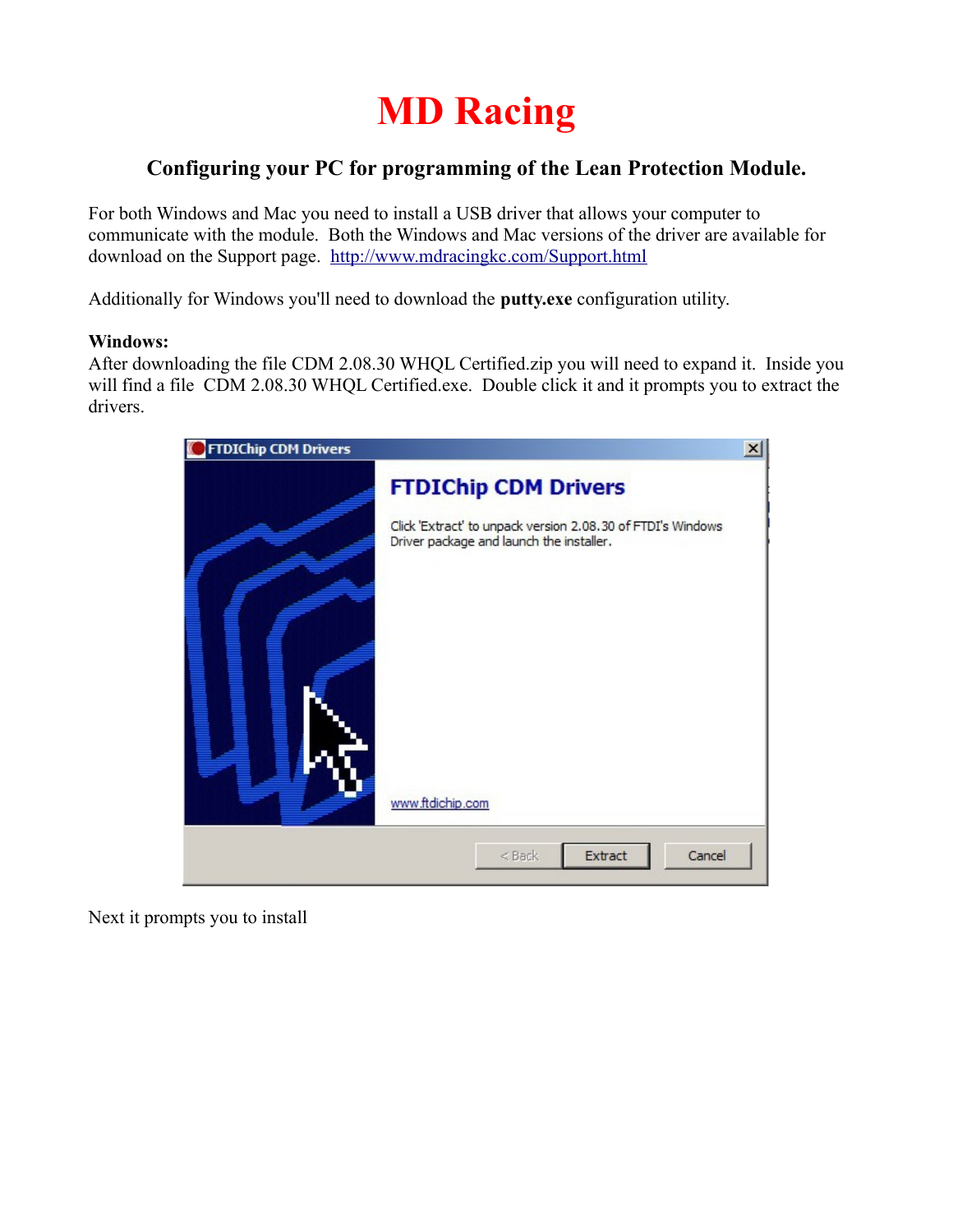| <b>Device Driver Installation Wizard</b> |                                                                                                                                                                                                            |
|------------------------------------------|------------------------------------------------------------------------------------------------------------------------------------------------------------------------------------------------------------|
|                                          | <b>Welcome to the Device Driver</b><br><b>Installation Wizard!</b><br>This wizard helps you install the software drivers that some<br>computers devices need in order to work.<br>To continue, click Next. |
|                                          | Cancel<br>Next<br>< Back                                                                                                                                                                                   |
|                                          |                                                                                                                                                                                                            |

Follow the prompts. Not much to it and you can just select all defaults. Then it will copy files.

| <b>Device Driver Installation Wizard</b> |                                                                             |
|------------------------------------------|-----------------------------------------------------------------------------|
| The drivers are now installing           |                                                                             |
|                                          |                                                                             |
| r)                                       | Please wait while the drivers install. This may take some time to complete. |
|                                          |                                                                             |
|                                          | Cancel<br>Next ><br>< Back                                                  |

When it completes you'll get a confirmation screen showing the drivers are installed.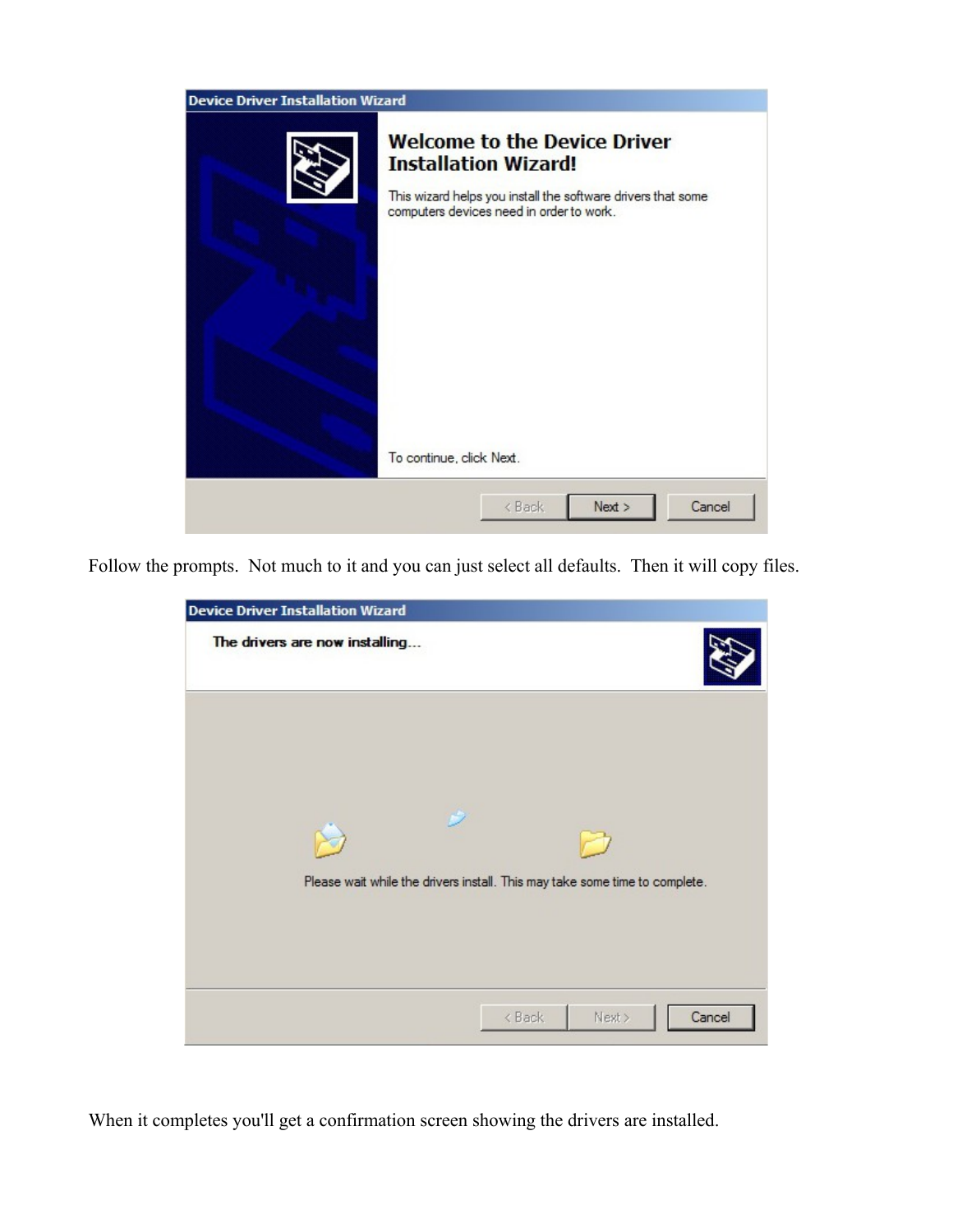| <b>Device Driver Installation Wizard</b> |                                                                   |                  |
|------------------------------------------|-------------------------------------------------------------------|------------------|
|                                          | <b>Completing the Device Driver</b><br><b>Installation Wizard</b> |                  |
|                                          | The drivers were successfully installed on this computer.         |                  |
|                                          |                                                                   |                  |
|                                          | Driver Name                                                       | <b>Status</b>    |
|                                          | FTDI CDM Driver Packa Device Updated                              |                  |
|                                          | FTDI CDM Driver Packa Device Updated                              |                  |
|                                          | < Back                                                            | Finish<br>Cancel |

Now plug in the Lean Protection Module if you haven't already and your PC will detect it and assign it a COM port. To find out which COM port it assigned go into Control Panel. From there we will select "Device Manager"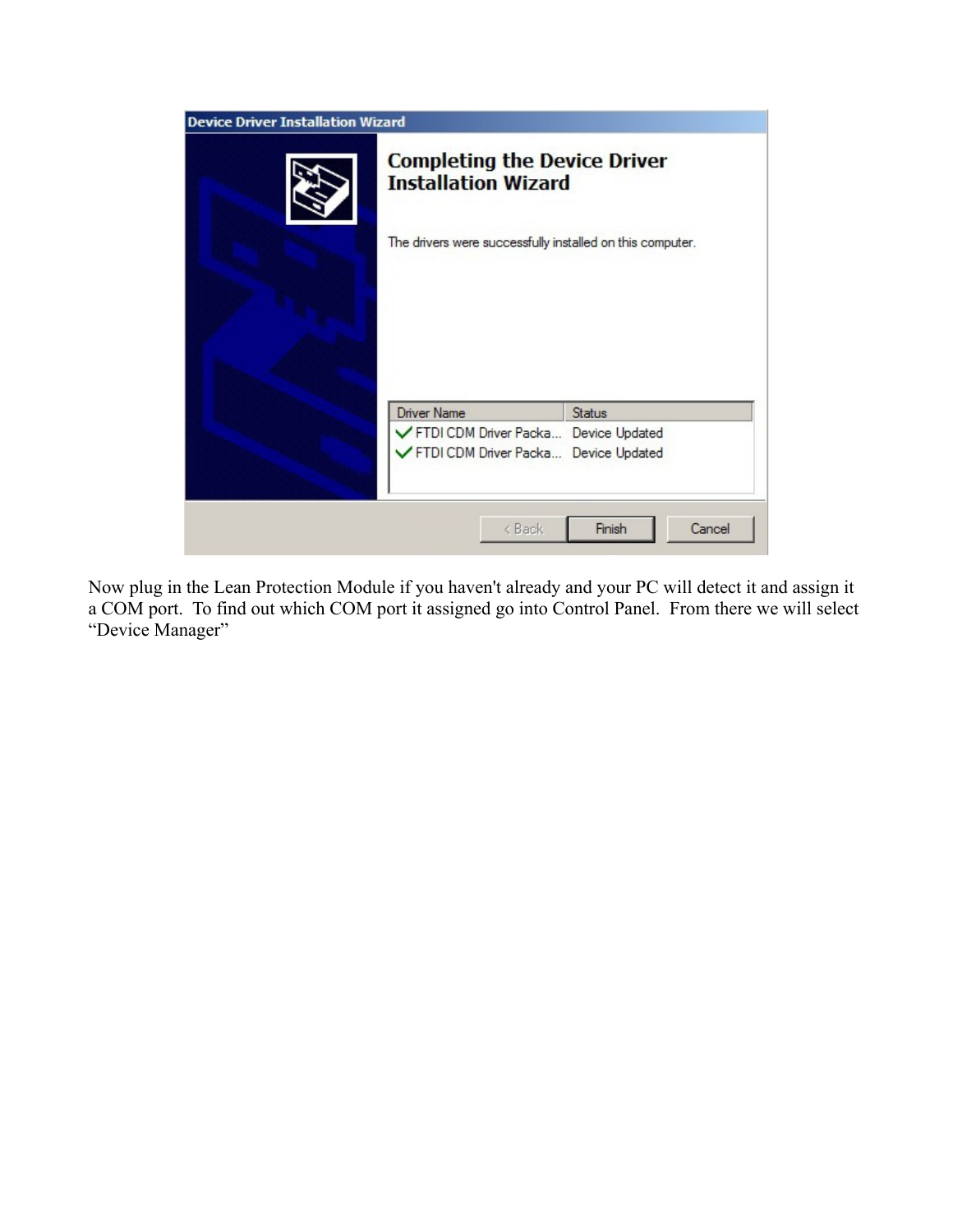

Once inside of device manager look for the section "Ports (COM  $&$  LPT)" and click the little + next to it so as to expand it. Here you can see on my PC it assigned it as COM4.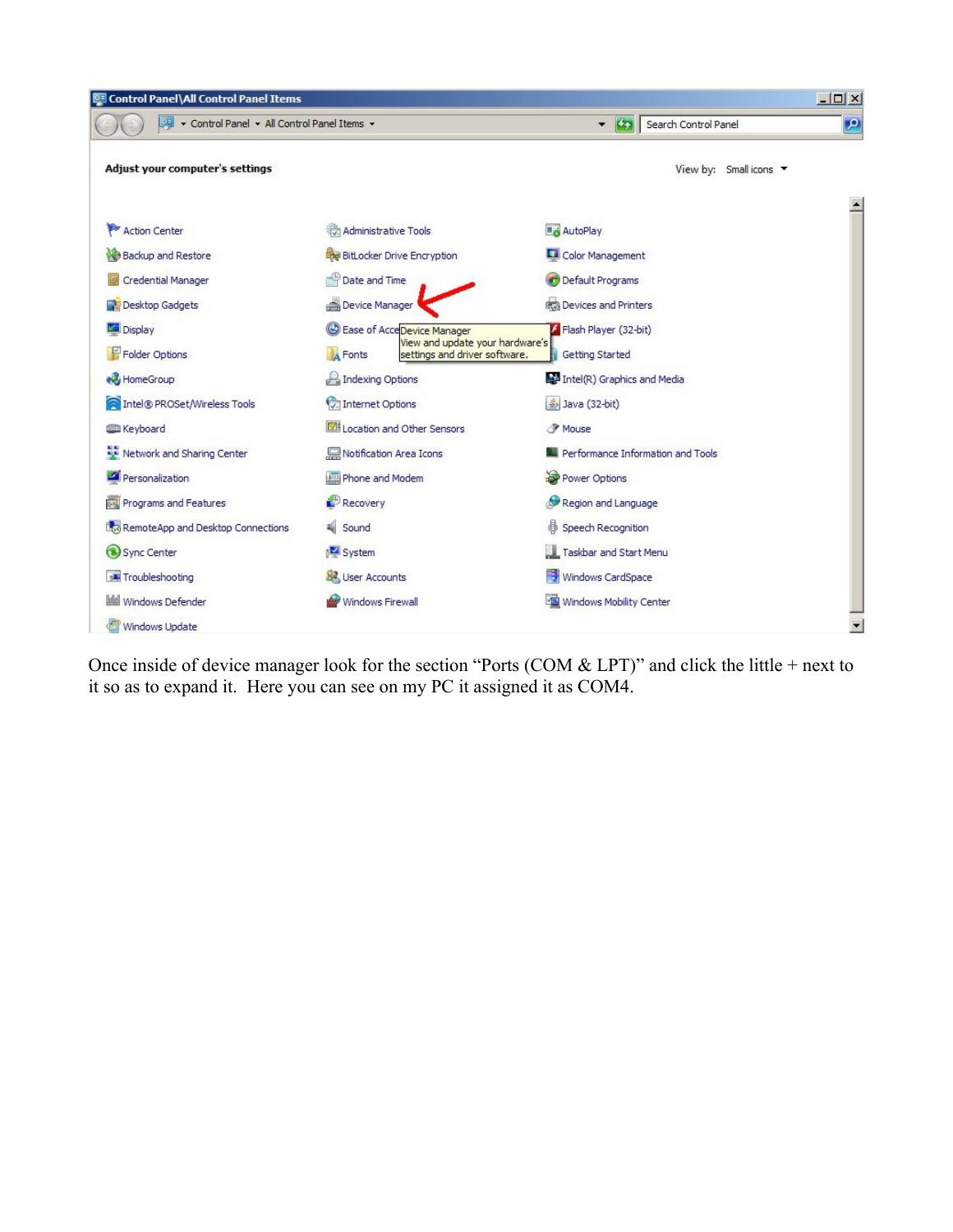| Device Manager                                                                                                                                                                                                                                                                                                                                                                                                                                                                                                                                                                                              | $-12X$ |
|-------------------------------------------------------------------------------------------------------------------------------------------------------------------------------------------------------------------------------------------------------------------------------------------------------------------------------------------------------------------------------------------------------------------------------------------------------------------------------------------------------------------------------------------------------------------------------------------------------------|--------|
| Action<br>File<br>View Help                                                                                                                                                                                                                                                                                                                                                                                                                                                                                                                                                                                 |        |
| 7面 内<br>$\Rightarrow$<br>同<br>⇔                                                                                                                                                                                                                                                                                                                                                                                                                                                                                                                                                                             |        |
| NIDS-L-MSTRYDOM<br>E-<br><b>ED</b> Batteries<br><b>Bluetooth Radios</b><br><b>E</b> Computer<br>Disk drives<br>Display adapters<br>DVD/CD-ROM drives<br>E-C Keyboards<br>in B Mice and other pointing devices<br><b>H</b> Monitors<br><b>H</b> <sup></sup> Network adapters<br>中 2 Other devices<br>Find Ports (COM & LPT)<br>ECP Printer Port (LPT1)<br>USB Serial Port (COM4)<br><b>Processors</b><br>Ė<br><b>ED</b> SD host adapters<br>Security Devices<br>Smart card readers<br>Sound, video and game controllers<br>E Storage controllers<br>E-1 System devices<br>+ Universal Serial Bus controllers |        |
|                                                                                                                                                                                                                                                                                                                                                                                                                                                                                                                                                                                                             |        |

Now lets open up putty.exe no installation is required, you just run the file.

You'll get a window like below.

You want to click on the radio button circled in red that's labeled "Serial". Then where it says "Serial Line" where I have the red arrow type in "COM4". Now click the "Open" button down below.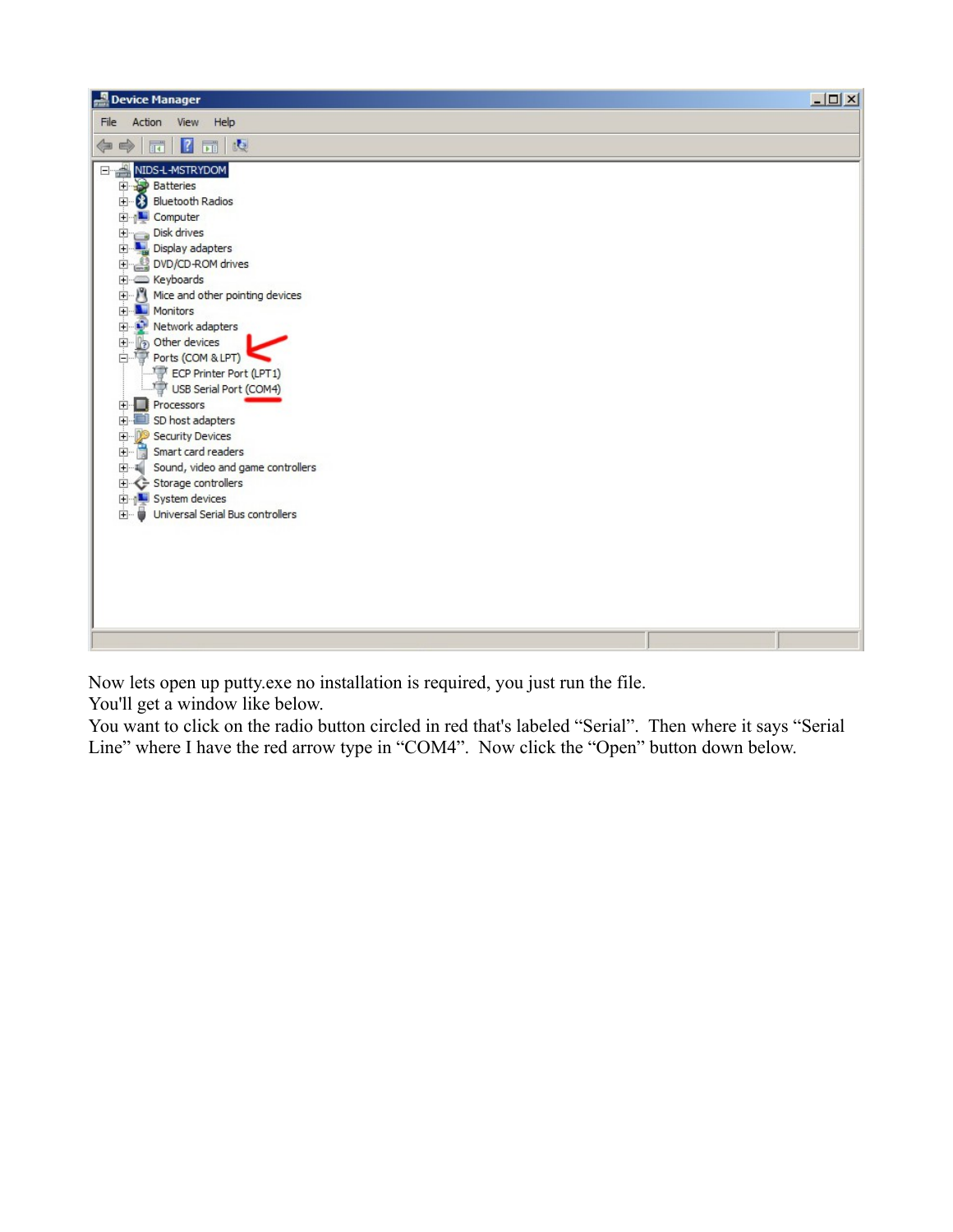| ⊟- Session                                                                                                                                                                      | Basic options for your PuTTY session                                                                                                                                              |  |
|---------------------------------------------------------------------------------------------------------------------------------------------------------------------------------|-----------------------------------------------------------------------------------------------------------------------------------------------------------------------------------|--|
| Logging<br>F <sub>r</sub> Terminal<br>Keyboard<br>l— Bell                                                                                                                       | Specify the destination you want to connect to<br>Serial line<br>Speed<br>COM4<br>9600                                                                                            |  |
| - Features<br>- Window<br>Appearance<br>Behaviour<br>- Translation<br>Selection<br>Colours<br>Connection<br>- Data<br>- Proxy<br>- Telnet<br>- Rlogin<br>F SSH<br><b>Serial</b> | Connection type:<br>C Raw C Telnet C Rlogin C SSH C Serial<br>Load, save or delete a stored session<br><b>Saved Sessions</b><br>Default Settings<br>Load<br><b>Save</b><br>Delete |  |
|                                                                                                                                                                                 | Close window on exit:<br>C Always C Never                                                                                                                                         |  |

You should get a black screen that looks just like this. You are now successfully connected.